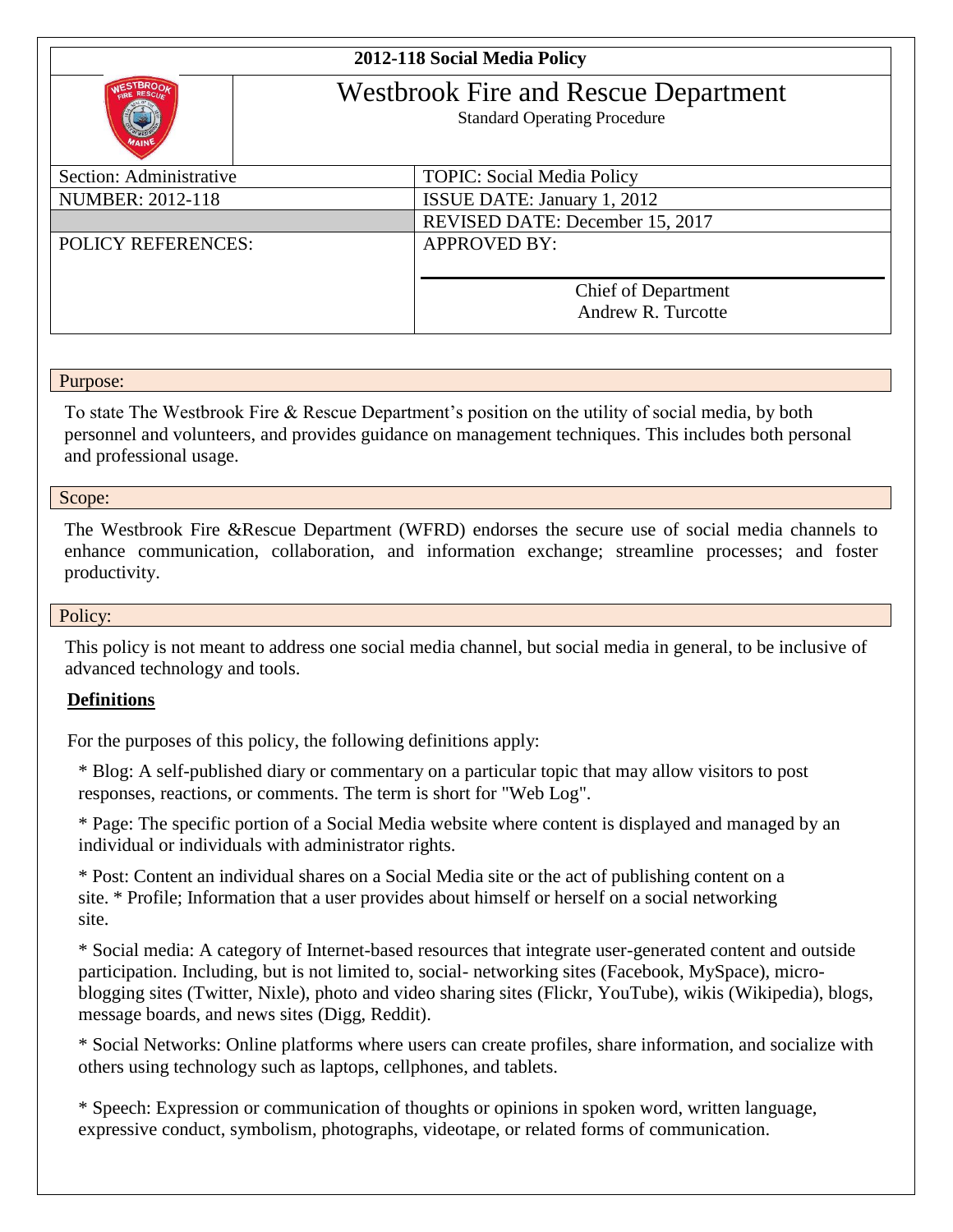\* Web 2.0: The second generation of the World Wide Web focused on sharable, user-generated content, rather than static web pages. Some use this term interchangeably with Social Media.

\* Wiki: Web pages that can be edited collaboratively by anyone at any time.

#### **Discussion**

The decision to utilize Social Media is a business decision, not a technology based decision. WFRD has an overriding interest in determining what is "spoken" on behalf of the WFRD on Social Media web sites. The goal of the WFRD is to use Social Media web sites with effective and appropriate information, security, and private controls. The WFRD expects all employees, speaking on behalf of the WFRD, actively participating on any Social Media web page to understand and follow these guidelines. These guidelines will evolve as new technologies and Social Media tools emerge.

### **Policy**

Social Media provides a new and potentially valuable means of assisting the WFRD, and its personnel in expanding community outreach, problem-solving, fire prevention, and related objectives. This policy identifies potential uses that may be explored or expanded upon as deemed reasonable by administrative and supervisory personnel. The WFRD also recognizes the role that these tools play in the personal lives of some departmental personnel. The personal use of Social Media can have bearing on WFRD personnel in their official capacity. As such, this policy provides information of a precautionary nature as well as prohibitions on the personal use of Social Media by WFRD personnel.

### **WFRD Sites**

WFRD Sites shall include the use or creation of all WFRD Social Media sites or pages shall be approved by the Fire Chief or their designee, and shall be administered as determined by the Chief.

All Social Media or WFRD Sites shall indicate that they are maintained by the WFRD and shall have contact information for the WRFD prominently displayed to the highest degree possible.

Social Media and all WFRD Sites should include an introductory statement that clearly specifies the purpose and scope of the agency's presence on the website, if possible. The page should also link to the WFRD's official website, if possible, and should be designed with the target audience in mind (i.e. youth, potential firefighter recruits, etc).

Social Media content on WFRD Sites shall adhere to applicable laws, regulations, and policies, including all information technology and records management policies. Information contained on these sites is subject to the public records laws, and relevant records retention schedules apply to their content. All content must be managed, stored and retrieved to comply with open records laws and e-discovery laws and policies.

Social Media and WFRD Sites should state that the opinions expressed by visitors to the pages do not reflect the opinions or views of the WFRD. Pages should clearly indicate that posted comments will be monitored and that the WFRD reserves the right to remove obscenities, off-topic comments, and personal attacks. Pages shall also indicate that any content posted or submitted for posting is subject to public disclosure.

Personnel designated to represent the department on social media outlets shall conduct themselves at all times as representatives of the department. Accordingly, all department standards of conduct apply to their sites and personnel shall observe conventionally accepted protocols and proper decorum in their activities on these sites. All postings will be factual, accurate, complete and within their area of expertise.

Personnel representing the department shall not make statements about victims or the guilt or innocence of any suspect or arrestee for whom they provided care. Personnel shall not post, transmit, or otherwise disseminate confidential information, including photographs or videos, related to department training, activities, or work-related assignments without express written consent. Employees shall not conduct political activities or private business on department sites or pages.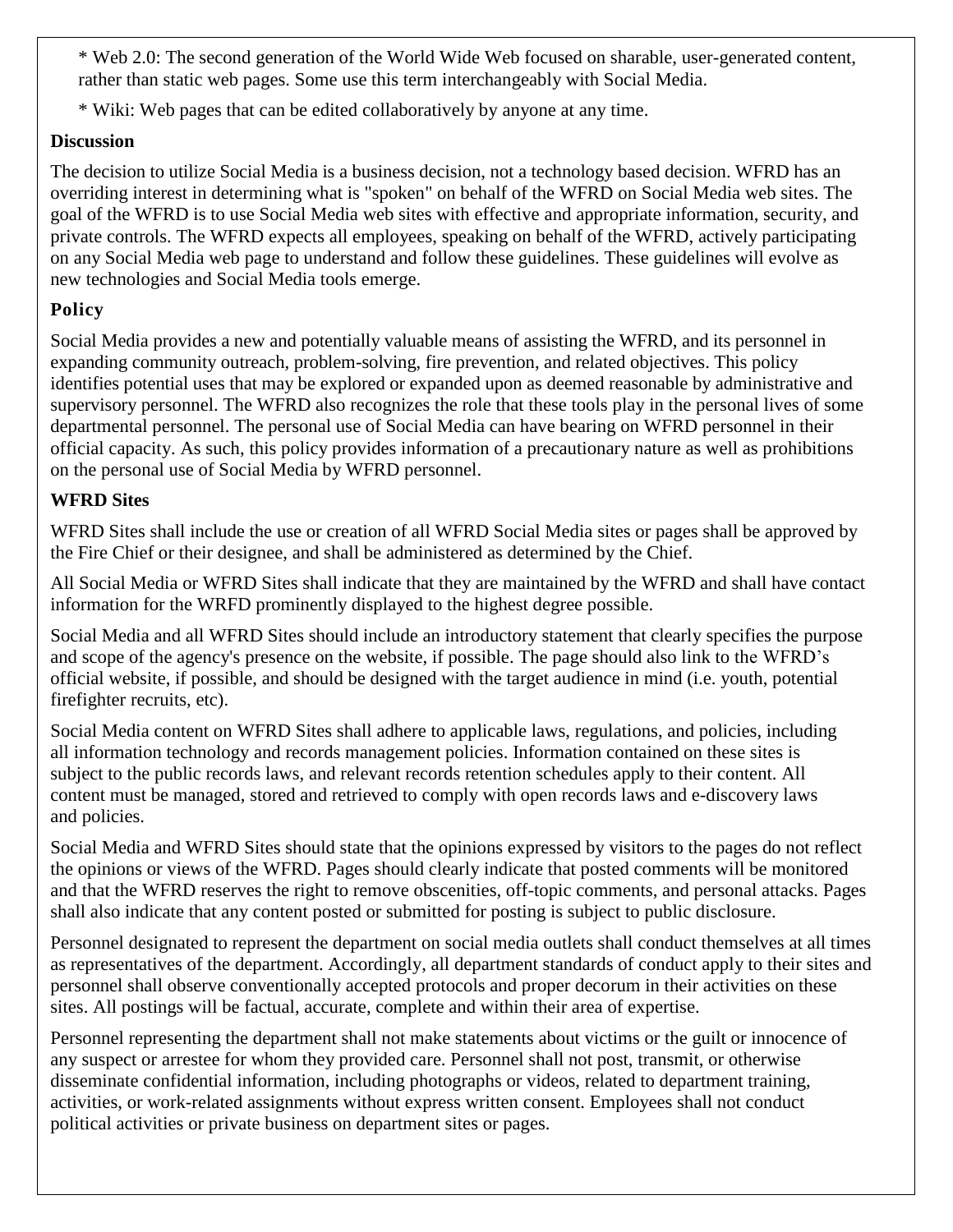WFRD social media sites may be subject to the Freedom of Information Act (FOIA). Any content maintained on

social media that is related to departmental business, including a list of subscribers, posted communications, and communications submitted for posting, may be public record subject to public disclosure. Additionally, all contents on WFRD social media sites could be subpoenaed into court. Employees must keep this in mind when posting to WFRD social media sites.

Employees of the WFRD shall not share personal information about himself or herself, or any other WFRD employee on any WFRD sanctioned social media web site.

The use of department computers by personnel to access social media is prohibited without

authorization. The use of personally owned devices or computers to manage the department's social media activities or in the course of official duties is prohibited without authorization.

Employees shall observe and abide by all copyright, trademark, and service mark restrictions in posting materials to electronic media.

WFRD sections or units with sanctioned social media web sites shall monitor their sites for posts requesting responses from citizens and for comments in violation of this policy.

### **Potential Uses of Social Media**

The potential uses of social media are limited only by our imagination. Department members with ideas for potential uses of social media should submit them to their chain of command via interoffice memo for approval through the Fire Chief.

Social media may prove to be valuable to the department as an investigative tool when seeking evidence or information about:

- Arsons
- Code violations
- Problem properties
- Potential fire hazards
- Abandoned buildings

Social media also may be used for community outreach and engagement by:

- \* Fire prevention tips
- \* Offering online-reporting opportunities
- \* Fireworks laws
- \* Fire class days / permitting

Social media may serve as an additional resource to release time-sensitive notifications related to:

- \* Road closures
- \* Special events
- \* Weather emergencies
- \* Missing or endangered persons

Social media can be a powerful recruiting tool, as many use the Internet to search for employment or volunteer opportunities. Department members are encouraged to use social media channels to assist with recruiting potential candidates for employment or volunteer positions within the department.

## **Public Posting/Commenting Policy**

As a public entity, the WFRD must abide by certain standards to serve all constituents in a civil and unbiased manner. Posts or comments on a departmental sanctioned social media site containing any of the following forms of content are considered inappropriate and shall not be permitted. All will be subject to removal by the Chief or his/her designee: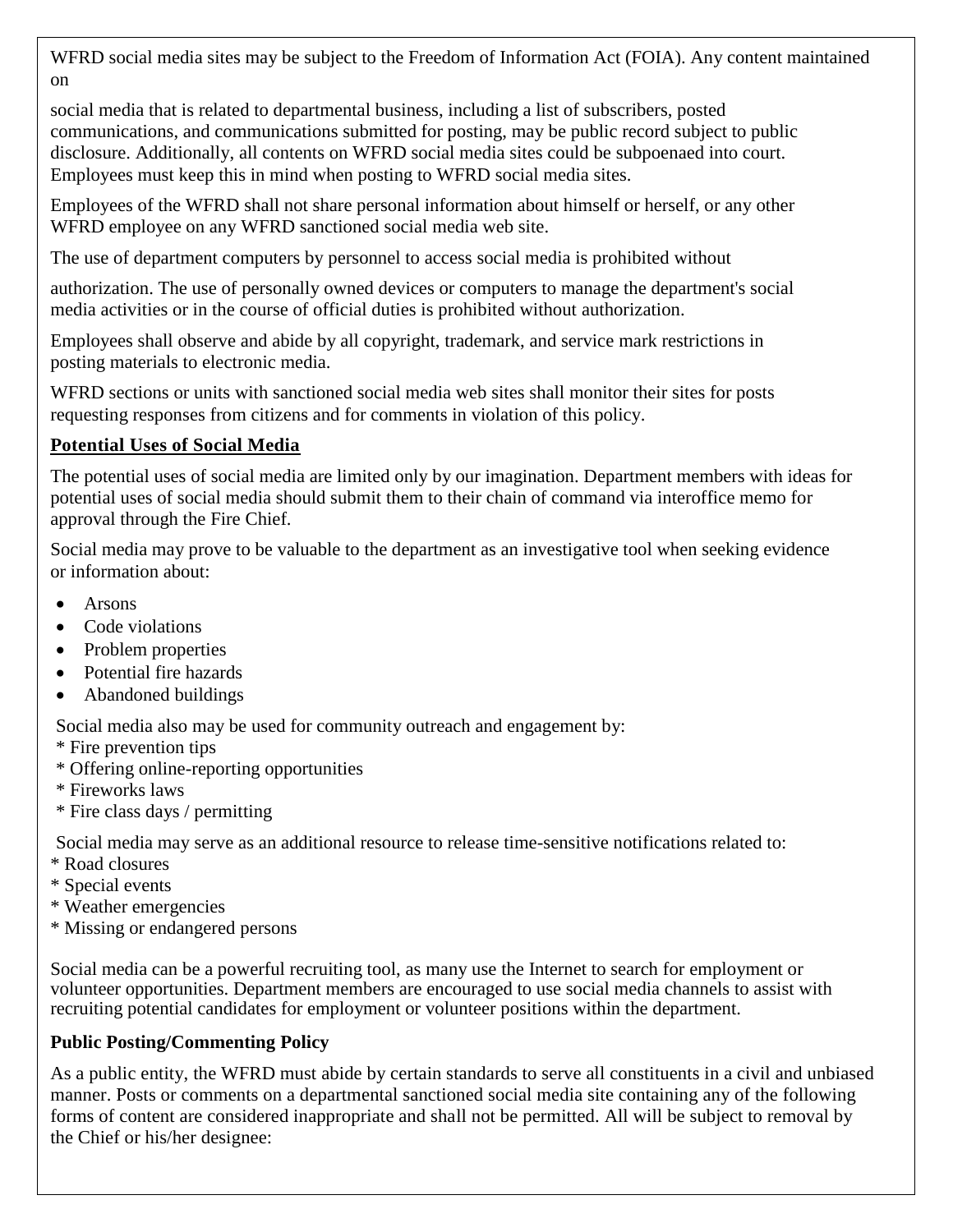- Posts that are not directly related to the WFRD or the City of Westbrook.
- Comments not related to the original topic, including random or unintelligible comments.
- Any posts not factual or that are inaccurate.
- Posts that do not promote civil discussion.
- Profane, obscene, or pornographic content and/or language.
- Content that could compromise an ongoing investigation.
- Any personal, identifying information of a person.
- Defamatory or personal attacks.
- Threats to any person or organization.
- Posts/comments in support of, or in opposition to, any federal or state political campaigns or ballot measures.
- Solicitation of commerce, including, but not limited to, advertising of any business or product.
- Conduct in violation of any federal, state, or local law.
- Encouragement of illegal activity.
- Information that may tend to compromise the safety or security of the public and/or public systems.
- Content that violates a legal ownership interest, such as a copyright or trademark of any party.

A comment posted by a member of the public on any WFRD social media web site is the sole opinion of the commentator or poster only. Publication of a comment does not imply endorsement or agreement by the WFRD, nor do such comments reflect the opinions or policies of the WFRD.

The WFRD reserves the right to deny access to WFRD social media web sites to any individual who violates the WFRD's social media policy, at any time, without notice.

Complaints against employees should never be reported on any WFRD social media site. If a complaint is received via social media, the complaint will be handled according to existing WFRD complaint procedures. If any complaints are received via social media postings (naming an individual) that complaint will be removed. It will be the responsibility of the moderator to remove the post and note the name of the individual that made the complaint. This name will be included in with the complaint at the time it is forwarded to the Chief. At this time, the moderator will submit a new entry that tells the individual and other followers that the post was removed because an employee was named, but that an internal review has been initiated.

#### **Private use of Social Media by Employees**

The department recognizes the growing use of social media by its employees as well as its implications on business conducted by the department. As a result of the unique nature of the firefighting profession, the department has an obligation to enact rules regarding the private use of social media by employees.

Absent controlling legislation, department employees shall abide by the following precautions and prohibitions when participating in social media:

- WFRD personnel are free to express themselves as private citizens on social media sites to the degree that their speech does not impair working relationships of this department, for which loyalty and confidentiality are important, impede the performance of duties, impair discipline and harmony among coworkers, or negatively affect the public perception of the department
- As public employees, WFRD personnel are cautioned that speech on or off duty made pursuant to their official duties - that owes its existence to the employee's professional duties and responsibilities - is not protected speech under the First Amendment and, therefore, may be disciplined if deemed detrimental to the department. Department personnel should assume that their speech and related activity on social media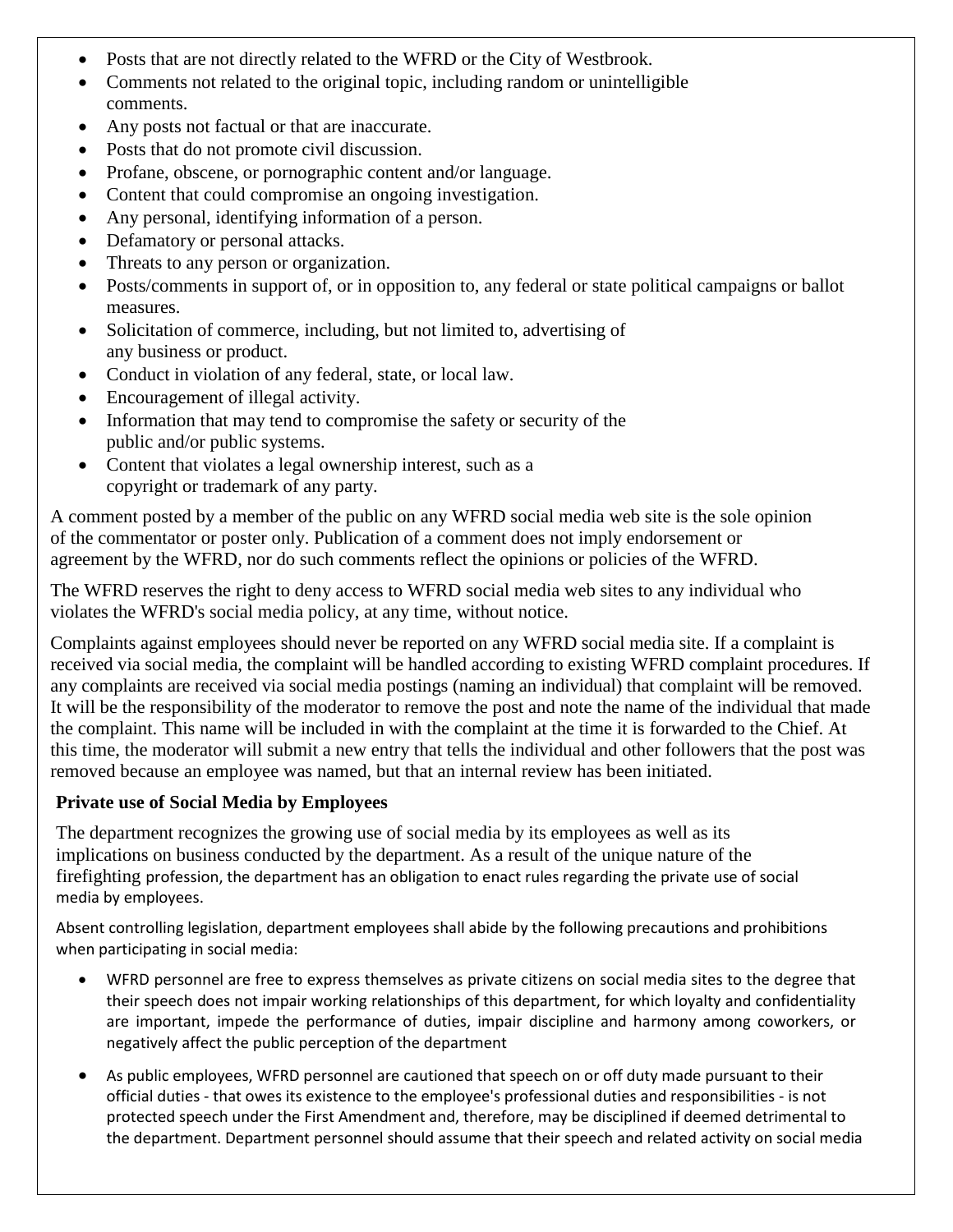sites will reflect upon their office and this department

- Personnel shall not post, transmit, or otherwise disseminate any information, including
	- photographs or videos, to which they have access as a result of their employment, without written approval from the Fire Chief or their designee
	- For safety and security reasons, Personnel should use caution in disclosing their employment with this department. This includes posting personal photographs that identity themselves as members of the Department.
	- Personnel shall not post information pertaining to any other department member without their expressed permission
	- Personnel shall not display department logos, uniforms, or similar identifying items on personal pages, in any manner, that could bring discredit upon the Department

When using social media, department personnel should be mindful that their speech becomes part of the worldwide electronic domain. Therefore, adherence to the department's code of conduct is required in the personal use of social media. The following acts are deemed inappropriate and are prohibited for personnel.

- Speech containing obscene or sexually explicit language.
- Images, acts, statements, or any other forms of speech that ridicule, malign, disparage, or otherwise express bias against any race, any religion, or any protected class of individuals
- Speech involving themselves or other WFRD personnel reflecting behavior that would be considered reckless or irresponsible.

Engaging in prohibited speech noted herein may provide grounds for undermining or impeaching an employee's testimony in a court proceeding. Department personnel thus sanctioned are subject to discipline up to and including termination.

Department personnel may not divulge information gained by reason of their position with this agency, make any statements, speeches, appearances or endorsements, or publish materials that could reasonably be considered to represent the views or positions of this department without express authorization.

Department personnel should be aware that they may be subject to civil litigation for:

\* Publishing or posting false information that harms the reputation of another person, group, or organization (defamation)

\* Publishing or posting private facts and personal information about someone without their permission, that has not been previously revealed to the public, is not of legitimate public concern, and would be offensive to a reasonable person

\* Using someone else's name, likeness, or other personal attributes without that person's permission for an exploitive purpose

\* Publishing the creative work of another, trademarks, or certain confidential business information without permission of the owner

Department personnel should be aware that privacy settings and social media sites are constantly in flux, and they should never assume that personal information posted on such sites is protected.

Personnel should expect that any information created, transmitted, downloaded, exchanged, or discussed in a public online forum may be accessed by the department at any time without prior notice.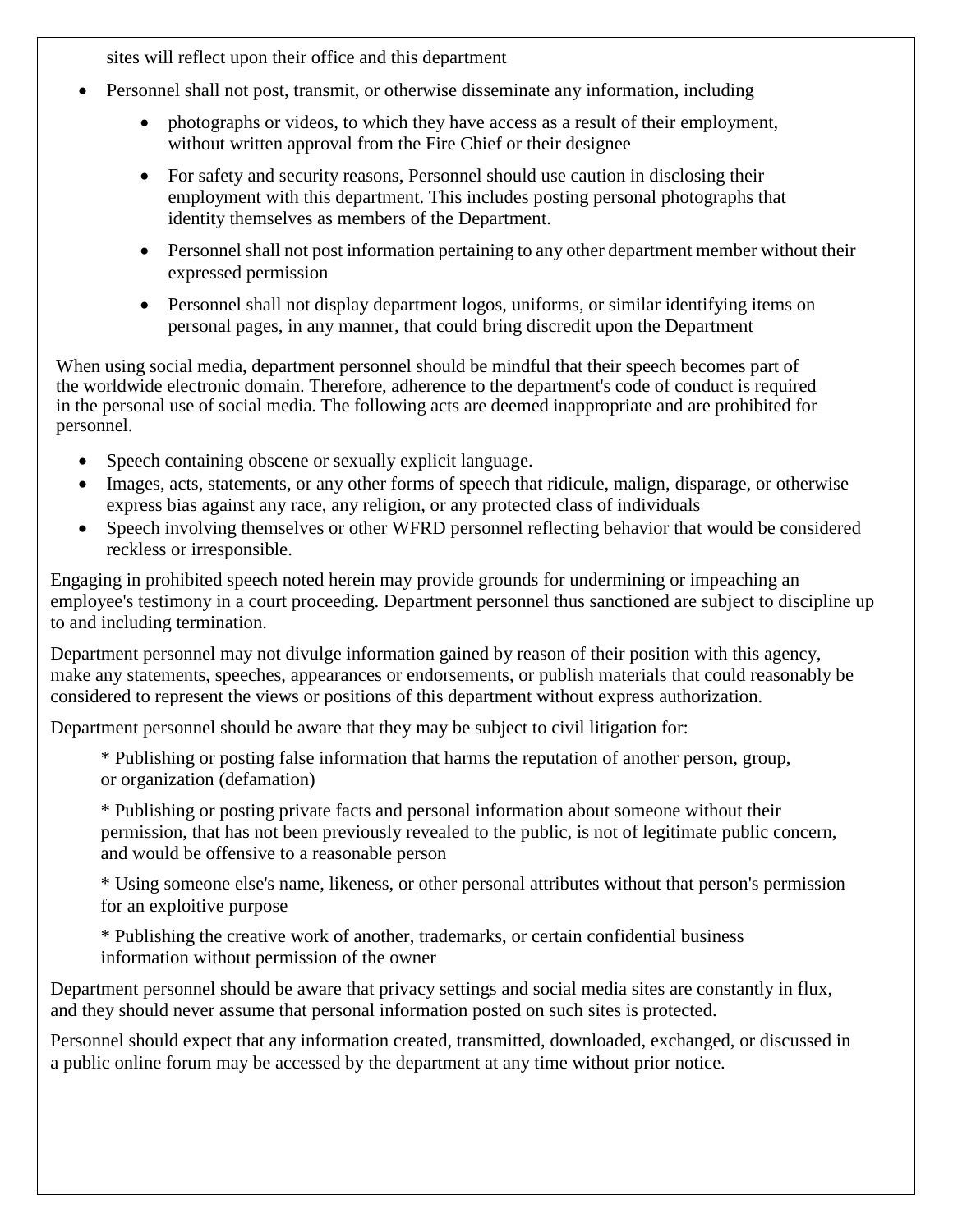## **Reporting Violations**

Any employee becoming aware of or having knowledge of a posting or of any website or web page in violation of the provision of this policy shall notify his or her supervisor immediately for follow-up action.

\* Web 2.0: The second generation of the World Wide Web focused on sharable, user-generated content, rather than static web pages. Some use this term interchangeably with Social Media.

\* Wiki: Web pages that can be edited collaboratively by anyone at any time.

#### **Discussion**

The decision to utilize Social Media is a business decision, not a technology based decision. WFRD has an overriding interest in determining what is "spoken" on behalf of the WFRD on Social Media web sites. The goal of the WFRD is to use Social Media web sites with effective and appropriate information, security, and private controls. The WFRD expects all employees, speaking on behalf of the WFRD, actively participating on any Social Media web page to understand and follow these guidelines. These guidelines will evolve as new technologies and Social Media tools emerge.

## **Policy**

Social Media provides a new and potentially valuable means of assisting the WFRD, and its personnel in expanding community outreach, problem-solving, fire prevention, and related objectives. This policy identifies potential uses that may be explored or expanded upon as deemed reasonable by administrative and supervisory personnel. The WFRD also recognizes the role that these tools play in the personal lives of some departmental personnel. The personal use of Social Media can have bearing on WFRD personnel in their official capacity. As such, this policy provides information of a precautionary nature as well as prohibitions on the personal use of Social Media by WFRD personnel.

#### **WFRD Sites**

WFRD Sites shall include the use or creation of all WFRD Social Media sites or pages shall be approved by the Fire Chief or their designee, and shall be administered as determined by the Chief.

All Social Media or WFRD Sites shall indicate that they are maintained by the WFRD and shall have contact information for the WRFD prominently displayed to the highest degree possible.

Social Media and all WFRD Sites should include an introductory statement that clearly specifies the purpose and scope of the agency's presence on the website, if possible. The page should also link to the WFRD's official website, if possible, and should be designed with the target audience in mind (i.e. youth, potential firefighter recruits, etc).

Social Media content on WFRD Sites shall adhere to applicable laws, regulations, and policies, including all information technology and records management policies. Information contained on these sites is subject to the public records laws, and relevant records retention schedules apply to their content. All content must be managed, stored and retrieved to comply with open records laws and e-discovery laws and policies.

Social Media and WFRD Sites should state that the opinions expressed by visitors to the pages do not reflect the opinions or views of the WFRD. Pages should clearly indicate that posted comments will be monitored and that the WFRD reserves the right to remove obscenities, off-topic comments, and personal attacks. Pages shall also indicate that any content posted or submitted for posting is subject to public disclosure.

Personnel shall observe conventionally accepted protocols and proper decorum in their activities on these sites. All postings will be factual, accurate, complete and within their area of expertise.

Personnel representing the department shall not make statements about victims or the guilt or innocence of any suspect or arrestee for whom they provided care. Personnel shall not post, transmit, or otherwise disseminate confidential information, including photographs or videos, related to department training,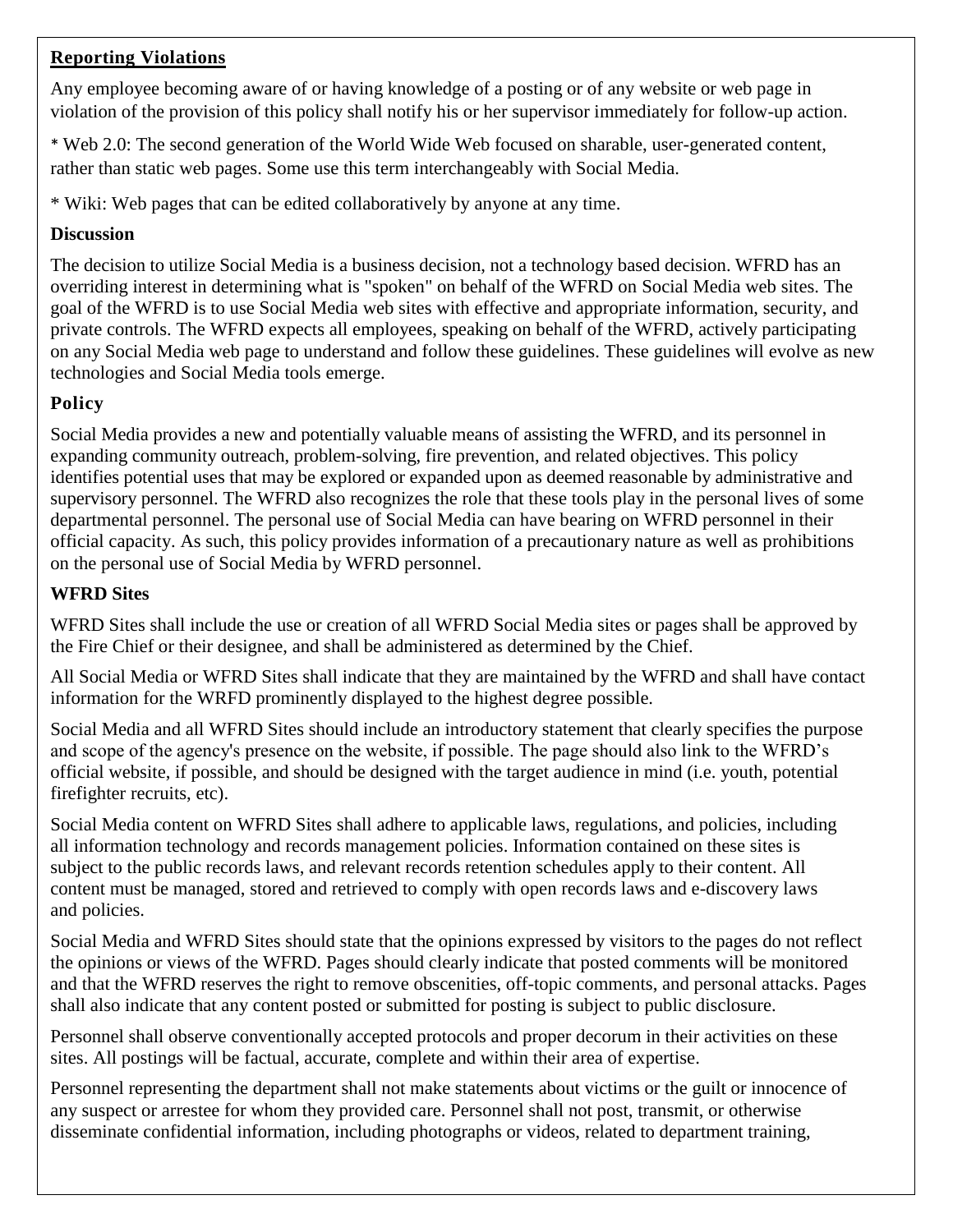activities, or work-related assignments without express written consent. Employees shall not conduct political activities or private business on department sites or pages.

WFRD social media sites may be subject to the Freedom of Information Act (FOIA). Any content maintained on

social media that is related to departmental business, including a list of subscribers, posted communications, and communications submitted for posting, may be public record subject to public disclosure. Additionally, all contents on WFRD social media sites could be subpoenaed into court. Employees must keep this in mind when posting to WFRD social media sites.

Employees of the WFRD shall not share personal information about himself or herself, or any other WFRD employee on any WFRD sanctioned social media web site.

The use of department computers by personnel to access social media is prohibited without

authorization. The use of personally owned devices or computers to manage the department's social media activities or in the course of official duties is prohibited without authorization.

Employees shall observe and abide by all copyright, trademark, and service mark restrictions in posting materials to electronic media.

WFRD sections or units with sanctioned social media web sites shall monitor their sites for posts requesting responses from citizens and for comments in violation of this policy.

## **Potential Uses of Social Media**

The potential uses of social media are limited only by our imagination. Department members with ideas for potential uses of social media should submit them to their chain of command via interoffice memo for approval through the Fire Chief.

Social media may prove to be valuable to the department as an investigative tool when seeking evidence or information about:

- Arsons
- Code violations
- Problem properties
- Potential fire hazards
- Abandoned buildings

Social media also may be used for community outreach and engagement by:

\* Fire prevention tips

\* Offering online-reporting opportunities \* Fireworks laws

\* Fire class days / permitting

Social media may serve as an additional resource to release time-sensitive notifications related to:

- \* Road closures
- \* Special events
- \* Weather emergencies
- \* Missing or endangered persons

Social media can be a powerful recruiting tool, as many use the Internet to search for employment or volunteer opportunities. Department members are encouraged to use social media channels to assist with recruiting potential candidates for employment or volunteer positions within the department.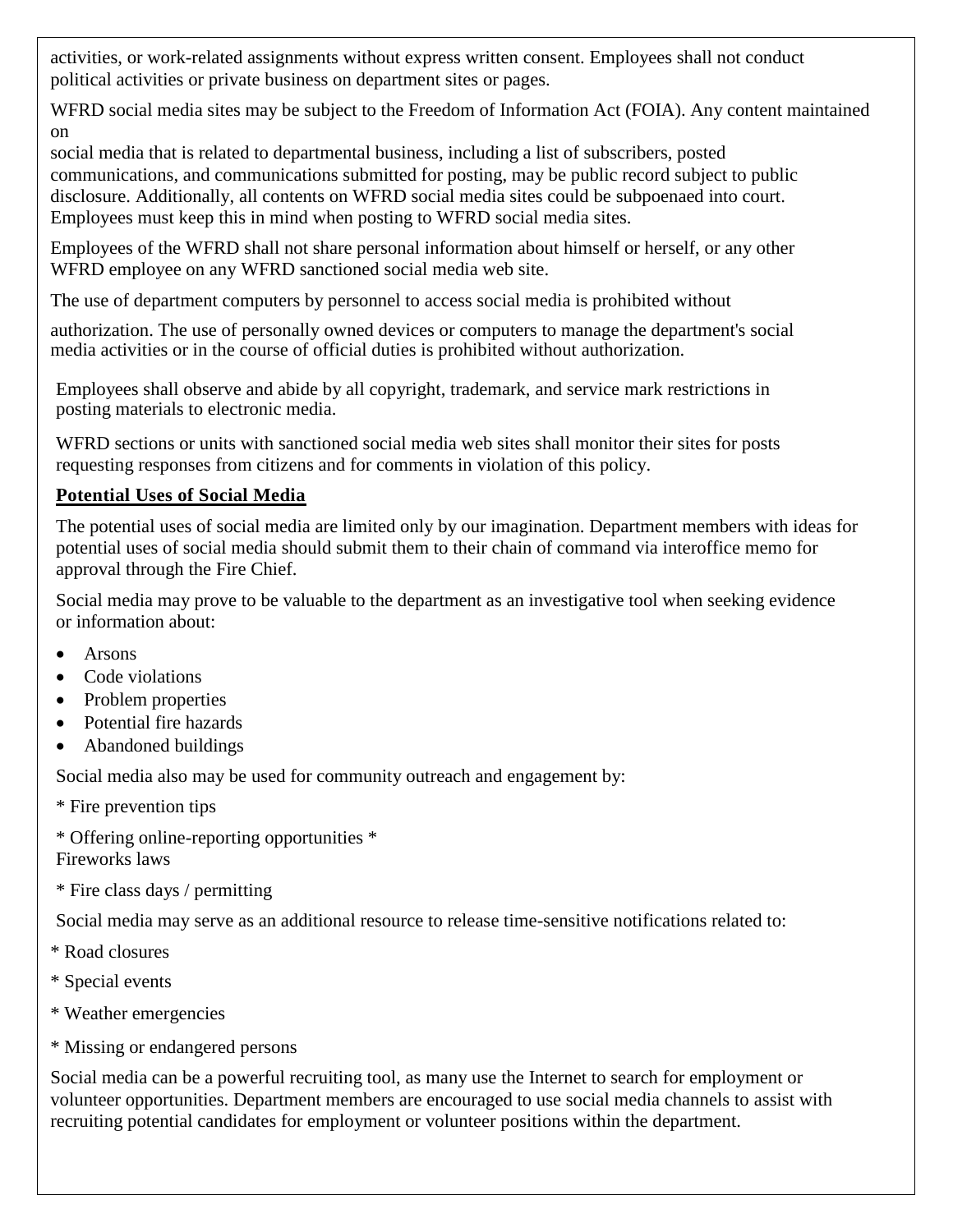## **Public Posting/Commenting Policy**

As a public entity, the WFRD must abide by certain standards to serve all constituents in a civil and unbiased manner. Posts or comments on a departmental sanctioned social media site containing any of the following forms of content are considered inappropriate and shall not be permitted. All will be subject to removal by the Chief or his/her designee:

- Posts that are not directly related to the WFRD or the City of Westbrook.
- Comments not related to the original topic, including random or unintelligible comments.
- Any posts not factual or that are inaccurate.
- Posts that do not promote civil discussion.
- Profane, obscene, or pornographic content and/or language.
- Content that could compromise an ongoing investigation.
- Any personal, identifying information of a person.
- Defamatory or personal attacks.
- Threats to any person or organization.
- Posts/comments in support of, or in opposition to, any federal or state political campaigns or ballot measures.
- Solicitation of commerce, including, but not limited to, advertising of any business or product.
- Conduct in violation of any federal, state, or local law.
- Encouragement of illegal activity.
- Information that may tend to compromise the safety or security of the public and/or public systems.
- Content that violates a legal ownership interest, such as a copyright or trademark of any party.

A comment posted by a member of the public on any WFRD social media web site is the sole opinion of the commentator or poster only. Publication of a comment does not imply endorsement or agreement by the WFRD, nor do such comments reflect the opinions or policies of the WFRD.

The WFRD reserves the right to deny access to WFRD social media web sites to any individual who violates the WFRD's social media policy, at any time, without notice.

Complaints against employees should never be reported on any WFRD social media site. If a complaint is received via social media, the complaint will be handled according to existing WFRD complaint procedures. If any complaints are received via social media postings (naming an individual) that complaint will be removed. It will be the responsibility of the moderator to remove the post and note the name of the individual that made the complaint. This name will be included in with the complaint at the time it is forwarded to the Chief. At this time, the moderator will submit a new entry that tells the individual and other followers that the post was removed because an employee was named, but that an internal review has been initiated.

### **Private use of Social Media by Employees**

The department recognizes the growing use of social media by its employees as well as its implications on business conducted by the department. As a result of the unique nature of the firefighting profession, the department has an obligation to enact rules regarding the private use of social media by employees.

Absent controlling legislation, department employees shall abide by the following precautions and prohibitions when participating in social media:

• WFRD personnel are free to express themselves as private citizens on social media sites to the degree that their speech does not impair working relationships of this department, for which loyalty and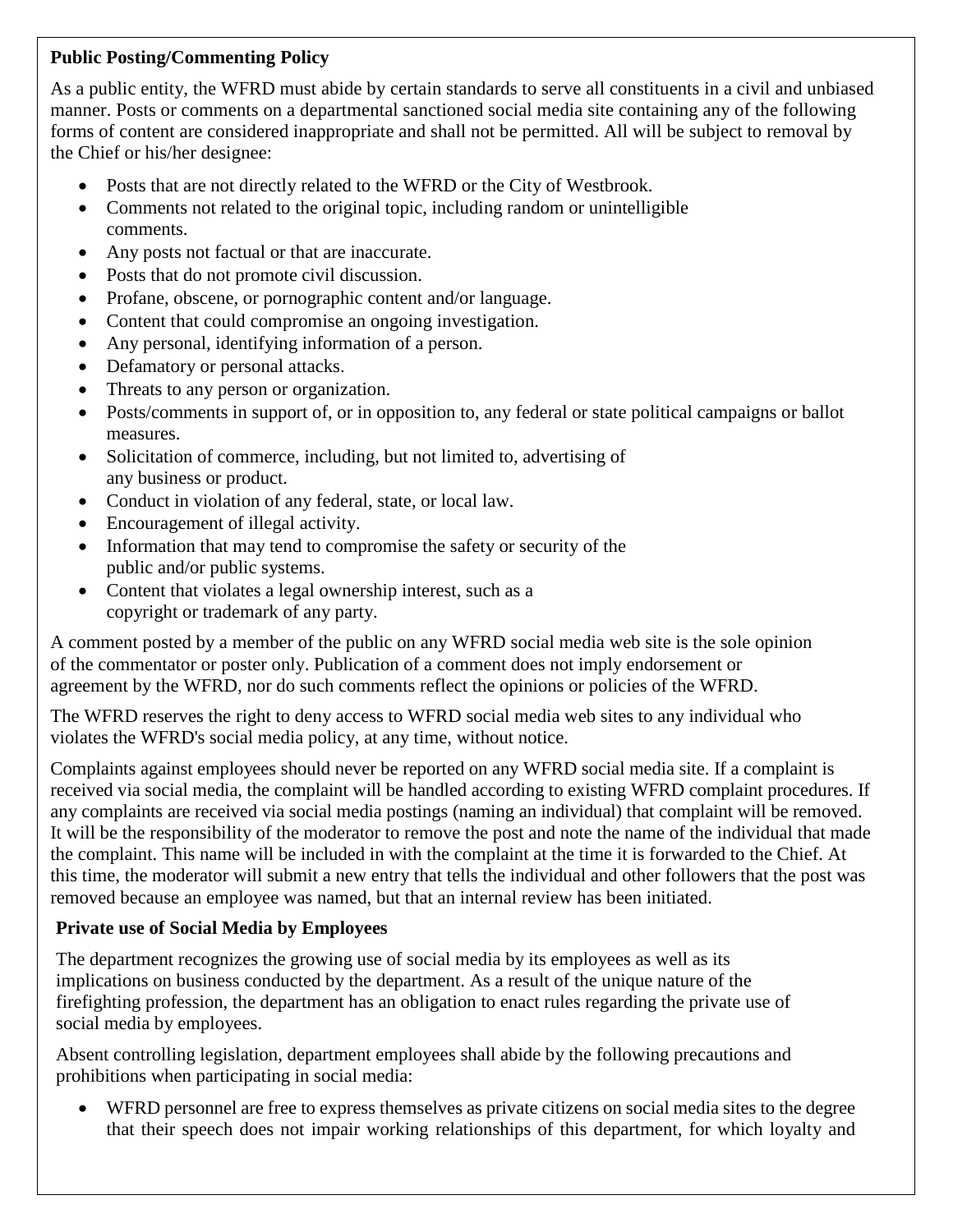confidentiality are important, impede the performance of duties, impair discipline and harmony among coworkers, or negatively affect the public perception of the department

- As public employees, WFRD personnel are cautioned that speech on or off duty made pursuant to their official duties - that owes its existence to the employee's professional duties and responsibilities is not protected speech under the First Amendment and, therefore, may be disciplined if deemed detrimental to the department. Department personnel should assume that their speech and related activity on social media sites will reflect upon their office and this department
- Personnel shall not post, transmit, or otherwise disseminate any information, including
	- photographs or videos, to which they have access as a result of their employment, without written approval from the Fire Chief or their designee
	- For safety and security reasons, Personnel should use caution in disclosing their employment with this department. This includes posting personal photographs that identity themselves as members of the Department.
	- Personnel shall not post information pertaining to any other department member without their expressed permission
	- Personnel shall not display department logos, uniforms, or similar identifying items on personal pages, in any manner, that could bring discredit upon the Department.

When using social media, department personnel should be mindful that their speech becomes part of the worldwide electronic domain. Therefore, adherence to the department's code of conduct is required in the personal use of social media. The following acts are deemed inappropriate and are prohibited for personnel.

- Speech containing obscene or sexually explicit language.
- Images, acts, statements, or any other forms of speech that ridicule, malign, disparage, or otherwise express bias against any race, any religion, or any protected class of individuals
- Speech involving themselves or other WFRD personnel reflecting behavior that would be considered reckless or irresponsible.

Engaging in prohibited speech noted herein may provide grounds for undermining or impeaching an employee's testimony in a court proceeding. Department personnel thus sanctioned are subject to discipline up to and including termination.

Department personnel may not divulge information gained by reason of their position with this agency, make any statements, speeches, appearances or endorsements, or publish materials that could reasonably be considered to represent the views or positions of this department without express authorization.

Department personnel should be aware that they may be subject to civil litigation for:

\* Publishing or posting false information that harms the reputation of another person, group, or organization (defamation)

\* Publishing or posting private facts and personal information about someone without their permission, that has not been previously revealed to the public, is not of legitimate public concern, and would be offensive to a reasonable person

\* Using someone else's name, likeness, or other personal attributes without that person's permission for an exploitive purpose

\* Publishing the creative work of another, trademarks, or certain confidential business information without permission of the owner